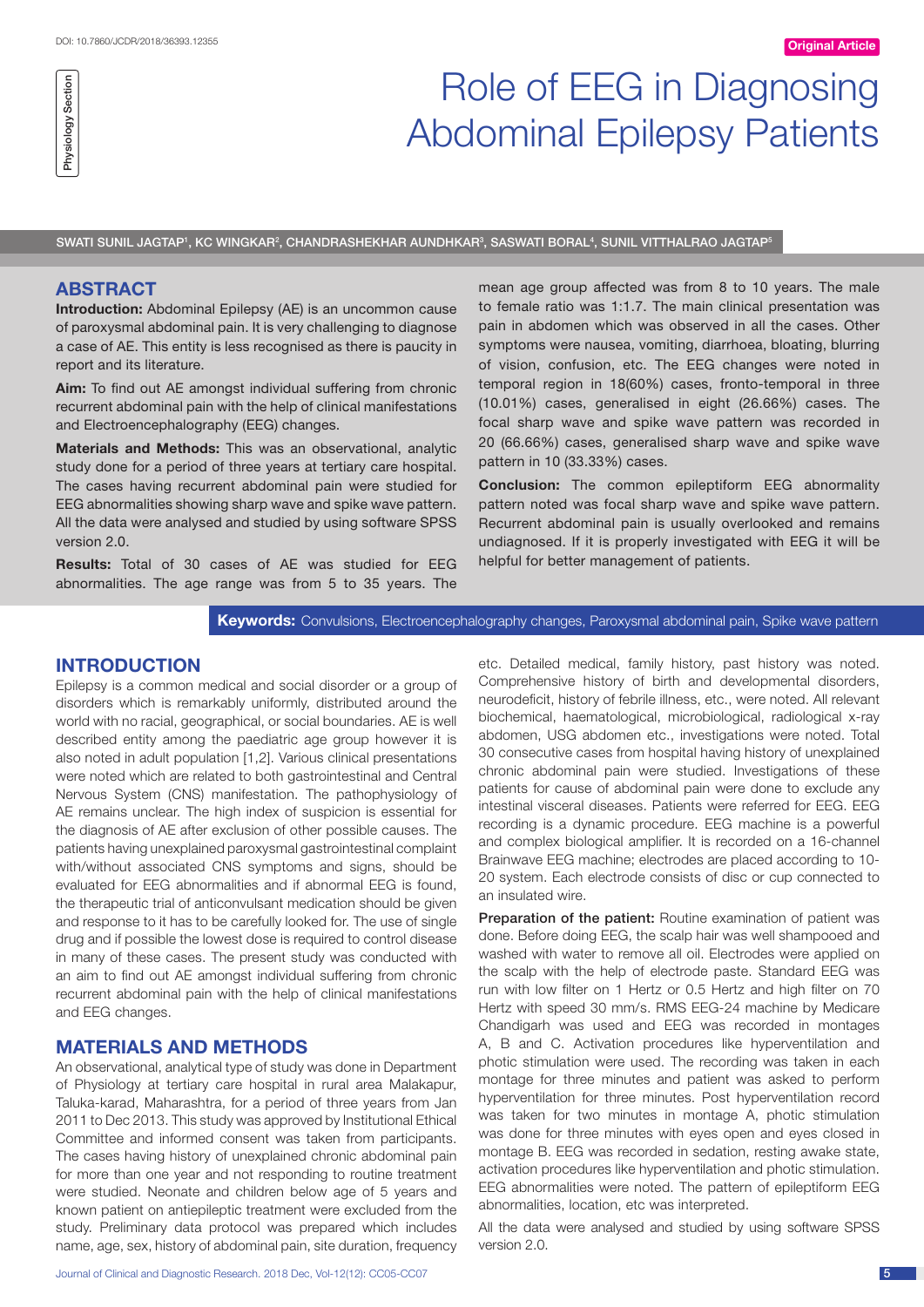## **RESULTS**

The total of 30 cases was studied. The age range was from 5 to 35 years. The age group affected most was from 8 to 10 years i.e., 12 cases (40%) as shown in [Table/Fig-1]. Two cases were reported in adults in age group of 30 and 35 years. There were 11 males and 19 females. The male to female ratio was 1:1.7. The commonest clinical presentation was pain in abdomen noted in all cases. Associated sign and symptoms were nausea, loss of appetite, vomiting, giddiness, loose motion, confusion, lethargy, etc., as shown in [Table/Fig-2]. The common epileptiform EEG abnormality pattern noted was focal sharp wave and spike wave pattern recorded in 20 (66.66%) cases, generalised sharp wave and spike wave pattern in 10 (33.33%) cases as shown in [Table/ Fig-3]. The focus of localisation was at temporal region origin in 18 (60%) cases, fronto-temporal in three (10.01%) cases, parieto-temporal in 1 (3.33%) case, generalised in 8 (26.66%) cases as shown in [Table/Fig-4]. The antiepileptic drugs were given. Patients were initiated on oxycarbamazepine 20 mg/ kg/day daily dose. They were kept on regular follow up. The antiepileptic drugs dose was gradually tapered and observed for any side effects. The response to oxycarbamazepine was observed for a period of 2 years. It showed gradual reduction in the number of episodes of abdominal pain which was observed at 1 to 3 month at initial disease course to nil. This gradual favourable significant improvement was noted within 6 month period in most of cases.

| Age group (in year)                                                                                                              | No. of cases | Percentage |  |  |
|----------------------------------------------------------------------------------------------------------------------------------|--------------|------------|--|--|
| $5 - 7$                                                                                                                          | 04           | 13.33      |  |  |
| $8 - 10$                                                                                                                         | 12           | 40.00      |  |  |
| $11 - 13$                                                                                                                        | 05           | 16.67      |  |  |
| $14 - 16$                                                                                                                        | 07           | 23.33      |  |  |
| $17 - 35$                                                                                                                        | 02           | 06.60      |  |  |
| Total                                                                                                                            | 30           | 100        |  |  |
| the contract of the contract of the contract of the contract of the contract of the contract of the contract of<br>----<br>_____ |              |            |  |  |

**[Table/Fig-1]:** Age-wise distribution of abdominal epi

| <b>Clinical presentations</b>         | No of cases    | Percentage |  |  |
|---------------------------------------|----------------|------------|--|--|
| Recurrent abdominal pain              | 30             | 100%       |  |  |
| Nausea                                | 10             | 33.33%     |  |  |
| <b>Repeated Vomiting</b>              | 02             | 06.66%     |  |  |
| Diarrhoea                             | O <sub>2</sub> | 06.66%     |  |  |
| <b>Bloating</b>                       | 04             | 13.33%     |  |  |
| <b>Blurring</b>                       | 06             | 20.00%     |  |  |
| Confusion                             | 04             | 13.33%     |  |  |
| Lethargy                              | 09             | 30.00%     |  |  |
| Other-diziness, hunger, pallor, etc., | 07             | 23.33%     |  |  |
|                                       |                |            |  |  |

**[Table/Fig-2]:** Clinical presentations of abdominal epilepsy cases.

| <b>EEG</b> activity                                                         | No of cases | Percentage |  |  |
|-----------------------------------------------------------------------------|-------------|------------|--|--|
| Focal sharp wave and spike wave pattern                                     | 20          | 66.66      |  |  |
| Generalised sharp wave and spike wave pattern                               | 10          | 33.33      |  |  |
| Total                                                                       | -30         | 100        |  |  |
| <b>[Table/Fig-3]:</b> EEG pattern distribution of abdominal epilepsy cases. |             |            |  |  |

| Focus of epileptogenic activity                                        | No of cases | Percentage |  |  |
|------------------------------------------------------------------------|-------------|------------|--|--|
| Temporal                                                               | 18          | 60.00      |  |  |
| Generalised all over                                                   | 08          | 26.66      |  |  |
| Parieto-temporal                                                       | 01          | 03.33      |  |  |
| Frontal-temporal                                                       | 03          | 10.01      |  |  |
| Total                                                                  | 30          | 100        |  |  |
| <b>FEALA/Fin AL Oitarrian distribution of obdevoired enjoyer conno</b> |             |            |  |  |

**[Table/Fig-4]:** Sitewise distribution of abdominal epilepsy cases.

#### **DISCUSSION**

Abdominal Epilepsy (AE) is a very rare clinical entity. Many times it can be overlooked in the differential diagnosis and treated differently. AE is considered to be part of simple or complex partial seizures as per International League against Epilepsy [3]. AE is a rare epileptic phenomenon occurring in any age of patients. If patient is having unexplained paroxysmal abdominal pain, exclusion of abdominal visceral pathology, loss or alteration of consciousness etc. AE should be suspected. In such cases, the confirmed diagnosis is given with epileptiform EEG abnormalities and/or a good response to antiepileptic drugs [4-6].

AE is relatively an uncommon syndrome and is considered to be one of rare causes of abdominal pain [7]. The patients present with various gastrointestinal symptom like abdominal pain vomiting, nausea, diarrhoea, epigastric sensation, hunger etc., [8-11]. The other non-GI symptoms are pallor, dizziness, lethargy have been reported. In patients abdominal symptoms may be similar to those of the functional gastrointestinal disorder as in irritable bowel syndrome. AE patient's shows tiredness after an episode, and an abnormal EEG is helpful to be distinguished from the latter condition. In the study by Zinkin NT et al., they have reported that abdominal pain (86%), mental status changes (64%), generalized tonic-clonic seizures (36%), lethargy (36%), nausea and/or vomiting (28%), and diarrhea (5%) are common clinical findings in AE [5]. In the patients of AE, the various neurological symptoms, such as convulsions and mental status changes are an important clue which are observed after abdominal pain. However, every episode may not be accompanied by neurological symptoms. In our patient, there were less complaints of neurological manifestations.

In present study the common GI symptom observed was abdominal pain. The pain was mostly at periumbilical localization; however they experienced vague pain all over abdomen. Patients described episode of abdominal pain as severe, sharp sensation with variable duration of few minutes to 10-20 minutes. The pain was recurrent, acute apparently spontaneous in onset and termination. The frequency of pain episodes was variable. It was noted every 1 to 3 month in most of cases. There was associated nausea, vomiting, diarrhoea. In present patients, clinical symptoms were suggestive of a functional abdominal pain but on EEG showed definite abnormalities. Other conditions like focal epilepsy with GI symptoms, abdominal migraine syndrome should be carefully looked for and should be differentiated from AE [12]. In present cases few had headache which was observed for short duration and these were ruled out for any CNS disorders. In this study the common age affected was in the age group of 8 to 10 years, 12 cases, (40.00%). Two adults cases were reported in age group of 30 and 35 years. AE has been reported commonly in children [11,13]. There are very few cases reported among adults [14,15]. Usually in adults, the complaints of abdominal pain is managed with antacids, analgesics, antispasmodics, etc and therefore might be less considered for diagnosis of AE. The EEG is used to detect electrical activity arising in the cerebral cortex. The EEG study plays important role in supporting diagnosis in these cases. Abdominal pain is mainly associated with epileptic discharges of the temporal lobe. Abnormal EEG shows localisation of temporal lobe seizure disorders was most common [16]. The extratemporal origin in parietal, frontal has been observed [17]. It is observed that methods for focus localisation were variable as surface and depth of EEG reporting is not consistent. In present study the localisation was reported commonly at temporal region (60%). The extent may be seen from anterior, mid, temporal leads unilaterally or bilaterally. Initiation was noted focally with secondary generalisation. [18]. The specific abnormalities as EEG revealed epileptiform activity characterised by sharp and spike wave complexes in bilateral